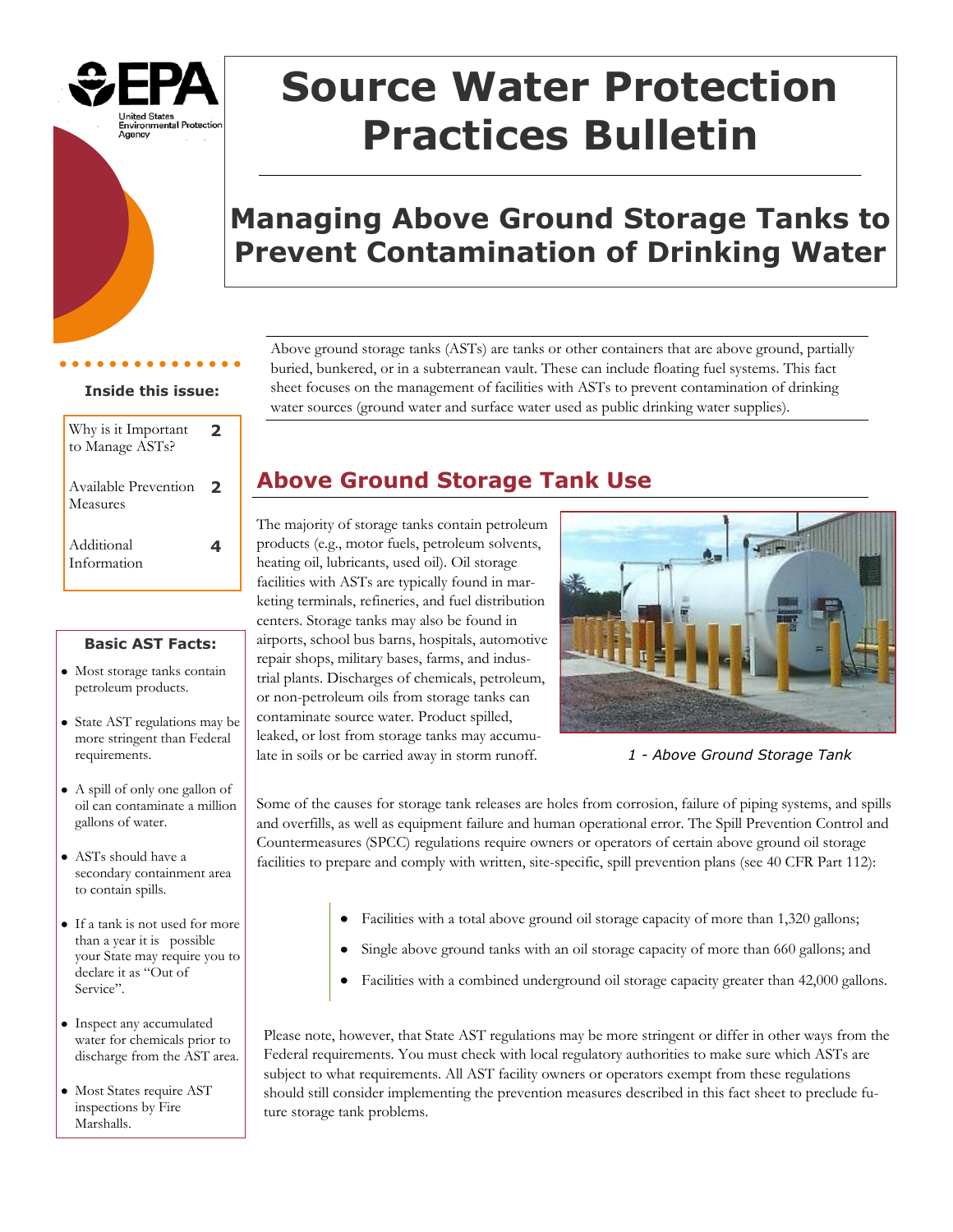## **Why is it Important to Manage Above Ground Storage Tanks Near Sources of Drinking Water?**

Storage tank releases can contaminate soil and drinking water supplies. Petroleum products are composed of volatile organic compounds (VOCs). Any oil spill can pose a serious threat to human health and the environment,



requires remediation that extends beyond your facility's boundary, and results in substantial cleanup costs. Even a small spill can have a serious impact. A single pint of oil released into the water can cover one acre of water surface area and can seriously damage an aquatic habitat. A spill of only one gallon of oil can contaminate a million gallons of water. It may take years for an ecosystem to recover from the damage caused by an oil spill. The location of the facility must be considered in relation to drinking water wells, streams, ponds and ditches (perennial or intermittent), storm or sanitary sewers, wetlands, mudflats, sandflats, farm drain tiles, or other navigable waters. Factors such as the distance to drinking water wells and surface water, volume of material stored, worse case weather conditions, drainage patterns, land contours, and soil conditions must also be taken into account.

## **Available Prevention Measures to Address Above Ground Storage Tanks**

The following list of prevention measures is not all-encompassing; others can be found in the references provided at the end of the document. Furthermore, detailed explanations of each device mentioned below are found in the supporting documents. Please keep in mind that individual prevention measures may or may not be adequate to prevent contamination of source waters. Most likely, individual

**A SINGLE PINT OF OIL RELEASED INTO THE WATER CAN COVER 1 ACRE OF WATER SURFACE AREA AND SERIOUSLY DAMAGE AQUATIC HABITATS.**

measures should be combined in an overall prevention approach that considers the nature of the potential source of contamination, the purpose, cost, operational, and maintenance requirements of the measures, the vulnerability of the source water, the public's acceptance of the measures, and the community's desired degree of risk reduction.

### **Federal AST Requirements under 40 CFR Part 112**

Follow standard tank filling practices when filling tanks to prevent spills and overfills. Furthermore, all ASTs should have a secondary containment area that contains spills and allows leaks to be more easily detected. The containment area surrounding the tank should hold 110 percent of the contents of the largest tank plus freeboard for precipitation. Secondary containment for ASTs must be impermeable to the materials being stored. Methods include berms, dikes, liners, vaults, and doublewalled tanks. A manually controlled sump pump should be used to collect rain water that may accumulate in the secondary containment area. Any discharge should be inspected for petroleum or chemicals prior to being dispensed.

Routinely monitor ASTs to ensure they are not leaking. An audit of a newly installed tank system by a professional engineer can identify and correct problems such as loose fittings, poor welding, and poorly fit gaskets. After installation, inspect the tank system periodically to ensure it is in good condition. Depending on the permeability of the secondary containment area, more frequent containment area checks may be necessary. Areas to inspect include tank foundations, connections, coatings, tank walls, and the piping system. Integrity testing should be done periodically by a qualified professional and in accordance to applicable standards.

If an AST has remained out of service for more a year or more, many States require



owners to maintain and monitor the tank, declare the tank inactive, or remove it. If the tank is declared inactive, remove all substances from the AST system (including pipes) and completely clean the inside. Secure tanks by bolting and locking all valves, as well as capping all gauge openings and fill lines. Clearly label tanks with the date and the words "Out of Service." Samples may be required when removing tanks to determine if any contamination has occurred. Most States require out-ofservice tanks to be inspected and meet leak detection requirements before they are put back into service.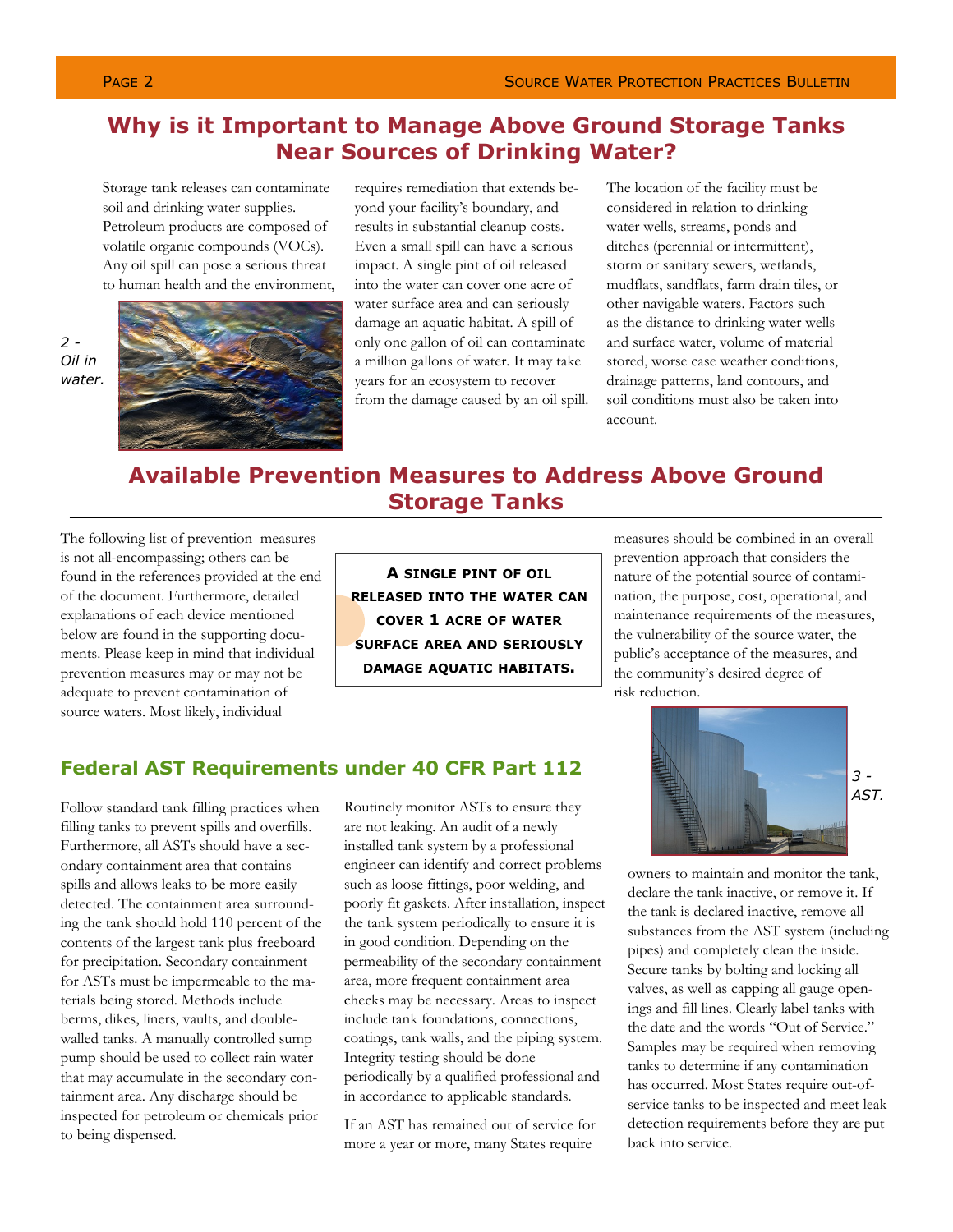### **Additional AST Prevention Measures**

The following prevention measures go beyond the Federal regulations under 40 CFR Part 112, but are highly recommended:

#### **Facility Location:**

The location of the facility must be considered in relation to drinking water wells, streams, ponds and ditches (perennial or intermittent), storm or sanitary sewers, wetlands, mudflats, sandflats, farm drain tiles, or other navigable waters. The distance to drinking water wells and surface water, volume of material stored, worse case weather conditions, drainage patterns, land contours, and soil conditions must also be taken into account.



*4 - Cross section of a double-walled tank.*

*5 - Tanks in a vault.*







*7 - Covered AST with secondary containment (above)*

*8 - Elevated AST (left)* 

## **Preventing Evaporation:**

While not a preventative measure for source water protection, preventing evaporation has economic and air quality benefits. To keep out rain and reduce evaporation losses and moisture condensation, paint tanks a reflective color, install them in an east-west direction, install a low-pressure valve on top of the tank, and cover the structure. A roof structure covering a 10,000 gallon tank will conserve 600 to 1,000 gallons of gasoline per year, which would have escaped by evaporation without the shade cover.

#### **Corrosion Control:**

ASTs should have corrosion protection for the tank. Options include elevating tanks, resting tanks on continuous concrete slabs, installing double-walled tanks, cathodically protecting the tanks, internally lining tanks, inspecting tanks according to American Petroleum Institute standard, or a combination of the options listed above. All underground piping to

#### **Periodic Cleanup:**

Accumulated minor spillage, over time, may result in a film or sheen on collected rain water, making it unsuitable for discharge to the soil or drains. Periodic cleanup of the containment areas (e.g., sweeping with a broom and using limited absorbent) can prevent unnecessary dirt and contaminant buildup.

#### **Registration Programs:**

Local jurisdictions may want to implement registration programs for exempt tanks, in order to exercise some oversight of their construction and operation. Furthermore, most States also require inspections for ASTs by fire marshals. Inspection programs can be expanded to cover water contamination issues.



*6 - Floating fuel station in the Amazon.* 

the tank should be double -walled or located above ground or cathodically protected so you can inspect it when it fails.

To maximize system safety, seal the floors, containment area, and sump pump pit with an appropriate coating (e.g., petroleum resistant coating). Any accumulated water should be inspected for petroleum or chemicals prior to discharge.

> **A ROOF COVERING A 10,000 GALLON TANK WILL CONSERVE 600- 1,000 GALLONS OF GASOLINE PER YEAR, WHICH WOULD HAVE ESCAPED BY EVAPORATION.**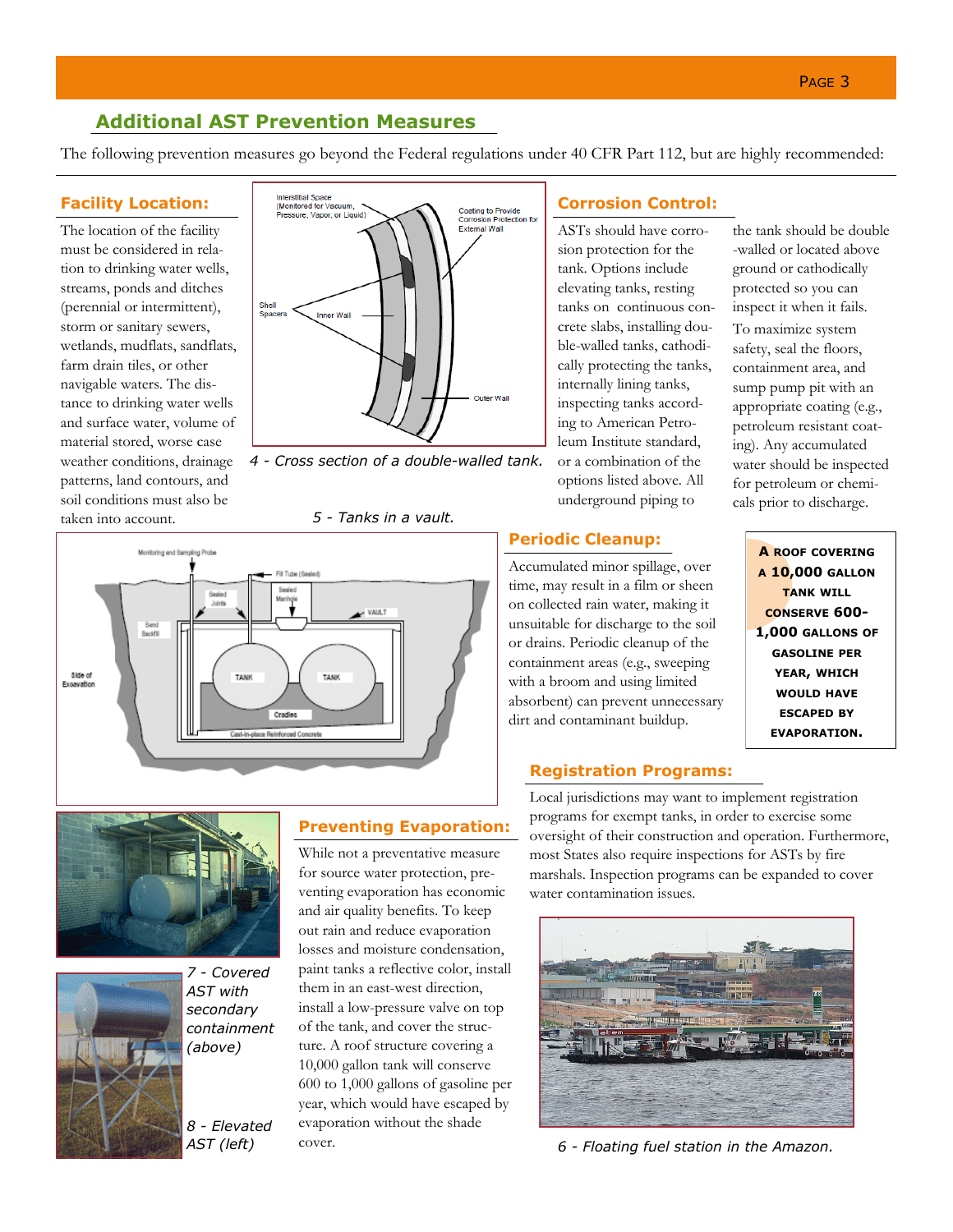spray nozzle

## **Additional Information**

The following documents contain more detailed information on ASTs and are available for free on the Internet. You can contact your EPA Regional SPCC or Oil Coordinator for more information, as well. There are also State and local authorities that are often located in Oil, Environmental, or Pollution Control Divisions who can provide you with local regulations for ASTs.

Contact local government authorities in your area to see if there are ordinances in place to manage ASTs. Numerous examples of local source water protection-related ordinances for various potential contaminant sources can be found at: http://www.epa.gov/r5water/ordcom/http://www.epa.gov/owow/nps/ordinance/http://www.epa.gov/owow/nps/ ordinance/links.htm

The following documents provide additional information on AST prevention measures and regulations:

Florida Cooperative Extension Service, Institute of Food and Agricultural Sciences, University of Florida.. Above-Ground Fuel Storage Systems (EES-61). (1992, October). Retrieved February 9, 2001 from the World Wide Web: http://www.cdc.gov/niosh/ nasd/docs2/as04300.html

Minnesota Pollution Control Agency. Above -Ground Storage Tank Systems. (2000, October18). Retrieved February 9, 2001 from the World Wide Web: http://www.pca.state.mn.us/cleanup/ ast.html

Minnesota Pollution Control Agency. Out-of-Service Tank Systems. (1998, November). Retrieved February 9, 2001 from the World Wide Web: http://www.pca.state.mn.us/cleanup/ast.html



breather valve

Purdue University Extension Service. Petroleum Product Storage Practices on the Farm. (1991). Retrieved February 12, 2001 from the World Wide Web: http://pasture.ecn.purdue.edu/~epados/farmstead/fuel/src/title.htm

South Dakota Department of Environment and Natural Resources, Ground Water Quality Program.. Frequently Asked Questions about UST and AST Systems. (n.d.). Retrieved February 19, 2001 from the World Wide Web: http:// www.state.sd.us/denr/DES/Ground/tanks/FAQTANK.htm

U.S. Environmental Protection Agency, Office of Solid Waste and Emergency Response. SPCC Requirements and Pollution Prevention Practices for Bulk Storage Facilities. (n.d.). Retrieved February 9, 2001 from the World Wide Web: http://www.epa.gov/oilspill/spcc/index.htm

U.S. Environmental Protection Agency, Office of Water. Storm Water Management for Industrial Activities – Developing Pollution Prevention Plans and Best Management Practices. Section 3.6 – Liquid Storage in Above-Ground Storage Tanks (EPA 832/R-92-006). (1992,September). Retrieved February 9, 2001 from the World Wide Web: http://www.epa.gov/owm/sw/indguide/index.htm

U.S. Environmental Protection Agency, Oil Spill Program. Introduction and Background to the Oil Pollution Prevention Regulation. (n.d.). Retrieved May 1, 2001 from the World Wide Web: http://www.epa.gov/oilspill/spcc/index.html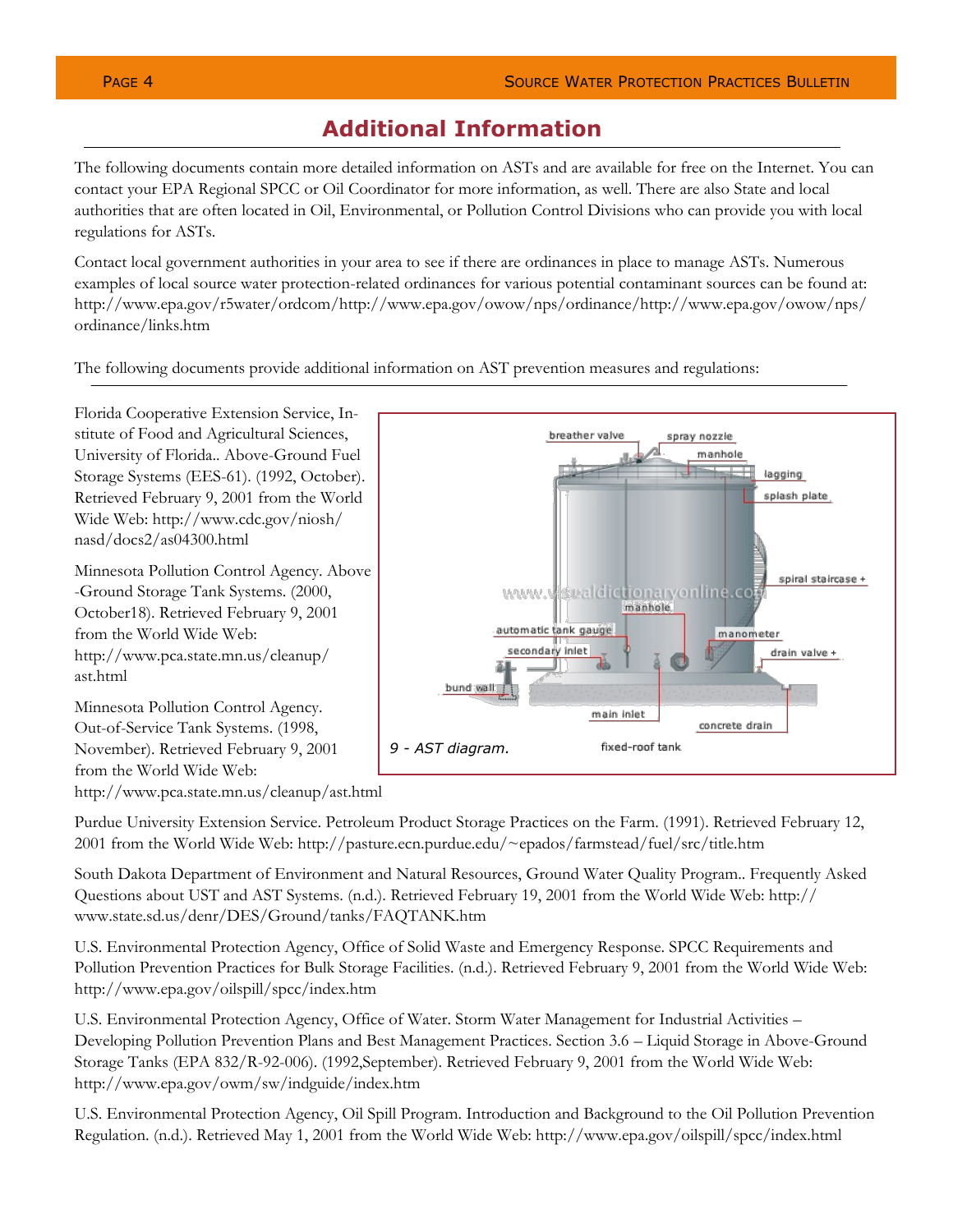## **Image Credits**

1 - Federal Facilities Environmental Stewardship and Compliance Assistance Center. Assistance: Facility Regulatory Tour for Storage Tanks: Above Ground Storage Tanks. Accessed on July 26, 2010 at: http://www.fedcenter.gov/assistance/facilitytour/tanks/aboveground/

2 - Flickr Creative Commons: Attribution only search. Psychedelic water uploaded by "notsogoodphotography" on April 24, 2010. http://www.flickr.com/photos/notsogoodphotography/4547807568/

3 - Flickr Creative Commons: Attribution only search. Imperium storage tanks, uploaded by "skidrd" on August 18, 2007. http://www.flickr.com/photos/skidrd/1160891313/



Online. Search for - Energy :: Geothermal and Fossil Energy :: Oil :: Tanks [1] and [3]. Diagrams of ASTs. http://visual.merriam-webster.com/energy/geothermal-fossil-energy/oil/tanks\_1.php

Back Cover - Flickr Creative Commons: Attribution only search. Oil/ water storage tanks, Conroe oil field, uploaded by "roy.luck" on May 10, 2009.



*11 - AST diagram.*